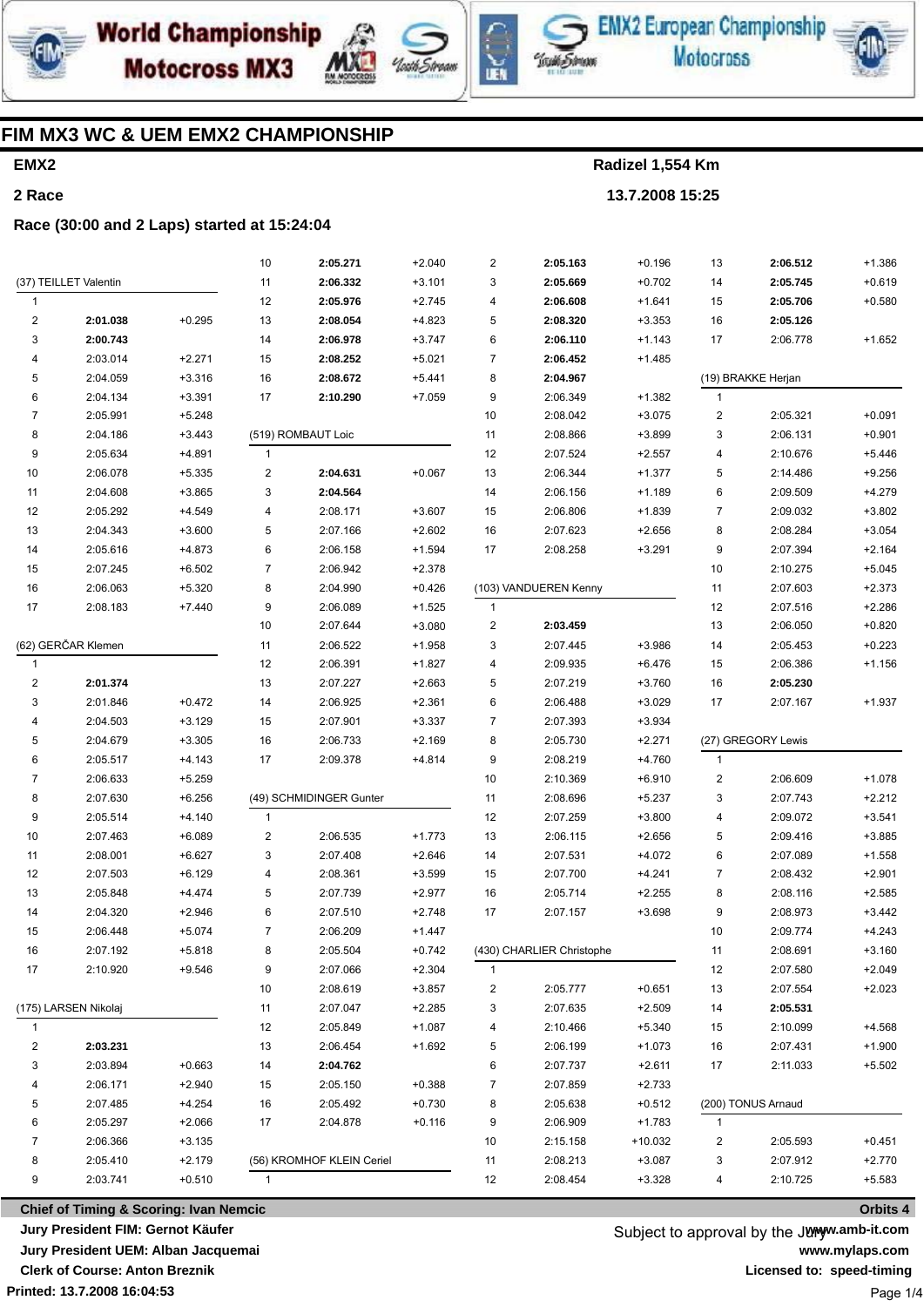





EMX2 European Championship **Motocross** 



## FIM MX3 WC & UEM EMX2 CHAMPIONSHIP

# EMX<sub>2</sub> 2 Race

Radizel 1,554 Km 13.7.2008 15:25

Race (30:00 and 2 Laps) started at 15:24:04

| 5                | 2:11.086                                          | $+5.944$ | 16              | 2:13.231            | $+7.337$  | 8                       | 2:10.776               | $+3.475$  | $\mathbf{1}$            |                         |           |
|------------------|---------------------------------------------------|----------|-----------------|---------------------|-----------|-------------------------|------------------------|-----------|-------------------------|-------------------------|-----------|
| 6                | 2:10.162                                          | $+5.020$ | 17              | 2:07.875            | $+1.981$  | 9                       | 2:10.406               | $+3.105$  | $\overline{\mathbf{c}}$ | 2:09.971                | $+2.806$  |
| 7                | 2:10.006                                          | $+4.864$ |                 |                     |           | 10                      | 2:10.104               | $+2.803$  | 3                       | 2:10.405                | $+3.240$  |
| 8                | 2:08.592                                          | $+3.450$ |                 | (23) CARLSSON Johan |           | 11                      | 2:10.482               | $+3.181$  | 4                       | 2:11.719                | $+4.554$  |
| 9                | 2:08.544                                          | $+3.402$ | $\mathbf{1}$    |                     |           | 12                      | 2:17.535               | $+10.234$ | 5                       | 2:12.283                | $+5.118$  |
| 10               | 2:10.194                                          | $+5.052$ | 2               | 2:05.559            |           | 13                      | 2:09.226               | $+1.925$  | 6                       | 2:10.344                | $+3.179$  |
| 11               | 2:08.219                                          | $+3.077$ | 3               | 2:14.351            | $+8.792$  | 14                      | 2:09.269               | $+1.968$  | $\overline{7}$          | 2:09.265                | $+2.100$  |
| 12               | 2:09.249                                          | $+4.107$ | 4               | 2:06.887            | $+1.328$  | 15                      | 2:12.196               | $+4.895$  | 8                       | 2:07.165                |           |
| 13               | 2:09.999                                          | $+4.857$ | 5               | 2:17.350            | $+11.791$ | 16                      | 2:10.509               | $+3.208$  | 9                       | 2:12.602                | $+5.437$  |
| 14               | 2:09.468                                          | $+4.326$ | 6               | 2:08.587            | $+3.028$  | 17                      | 2:15.195               | $+7.894$  | 10                      | 2:33.692                | $+26.527$ |
| 15               | 2:08.806                                          | $+3.664$ | $\overline{7}$  | 2:11.108            | $+5.549$  |                         |                        |           | 11                      | 2:10.868                | $+3.703$  |
| 16               | 2:07.486                                          | $+2.344$ | 8               | 2:09.321            | $+3.762$  |                         | (51) WOUTS Kevin       |           | 12                      | 2:09.770                | $+2.605$  |
| 17               | 2:05.142                                          |          | 9               | 2:11.797            | $+6.238$  | $\mathbf{1}$            |                        |           | 13                      | 2:11.400                | $+4.235$  |
|                  |                                                   |          | 10              | 2:09.287            | $+3.728$  | 2                       | 2:11.607               | $+2.997$  | 14                      | 2:09.819                | $+2.654$  |
|                  | (202) LARRIEU Loic                                |          | 11              | 2:09.773            | $+4.214$  | 3                       | 2:11.586               | $+2.976$  | 15                      | 2:08.777                | $+1.612$  |
| 1                |                                                   |          | 12              | 2:11.277            | $+5.718$  | 4                       | 2:11.875               | $+3.265$  | 16                      | 2:09.957                | $+2.792$  |
| 2                | 2:06.434                                          | $+1.336$ | 13              | 2:09.277            | $+3.718$  | 5                       | 2:13.169               | $+4.559$  |                         |                         |           |
| 3                | 2:06.421                                          | $+1.323$ | 14              | 2:08.159            | $+2.600$  | 6                       | 2:10.510               | $+1.900$  |                         | (125) RINGHOFER Philipp |           |
| 4                | 2:13.347                                          | $+8.249$ | 15              | 2:08.278            | $+2.719$  | 7                       | 2:10.950               | $+2.340$  | $\mathbf{1}$            |                         |           |
| 5                | 2:10.130                                          | $+5.032$ | 16              | 2:09.992            | $+4.433$  | 8                       | 2:08.610               |           | 2                       | 2:11.885                | $+3.867$  |
| 6                | 2:08.902                                          | $+3.804$ | 17              | 2:05.714            | $+0.155$  | 9                       | 2:12.424               | $+3.814$  | 3                       | 2:12.317                | $+4.299$  |
| 7                | 2:08.969                                          | $+3.871$ |                 |                     |           | 10                      | 2:12.945               | $+4.335$  | 4                       | 2:14.658                | $+6.640$  |
| 8                | 2:08.544                                          | $+3.446$ |                 | (214) ZENI Samuel   |           | 11                      | 2:12.993               | +4.383    | 5                       | 2:12.758                | $+4.740$  |
| 9                | 2:09.626                                          | $+4.528$ | $\mathbf{1}$    |                     |           | 12                      | 2:11.331               | $+2.721$  | 6                       | 2:15.133                | $+7.115$  |
| 10               | 2:10.137                                          | $+5.039$ | 2               | 2:09.989            | $+1.315$  | 13                      | 2:10.315               | $+1.705$  | $\overline{7}$          | 2:15.596                | $+7.578$  |
| 11               | 2:08.555                                          | $+3.457$ | 3               | 2:09.510            | $+0.836$  | 14                      | 2:09.136               | $+0.526$  | 8                       | 2:12.313                | $+4.295$  |
| 12               | 2:08.941                                          | $+3.843$ | 4               | 2:11.194            | $+2.520$  | 15                      | 2:10.404               | $+1.794$  | 9                       | 2:15.554                | $+7.536$  |
| 13               | 2:09.044                                          | $+3.946$ | 5               | 2:10.514            | $+1.840$  | 16                      | 2:09.970               | $+1.360$  | $10$                    | 2:12.696                | $+4.678$  |
| 14               | 2:10.105                                          | $+5.007$ | 6               | 2:08.861            | $+0.187$  | 17                      | 2:15.278               | $+6.668$  | 11                      | 2:10.733                | $+2.715$  |
| 15               | 2:07.592                                          | $+2.494$ | $\overline{7}$  | 2:10.531            | $+1.857$  |                         |                        |           | 12                      | 2:08.228                | $+0.210$  |
| 16               | 2:07.534                                          | $+2.436$ | 8               | 2:12.610            | $+3.936$  |                         | (101) ALLETRU Axel     |           | 13                      | 2:08.018                |           |
| 17               | 2:05.098                                          |          | 9               | 2:12.299            | $+3.625$  | $\overline{1}$          |                        |           | 14                      | 2:10.438                | $+2.420$  |
|                  |                                                   |          | 10              | 2:10.767            | $+2.093$  | $\overline{\mathbf{c}}$ | 2:08.225               |           | 15                      | 2:11.189                | $+3.171$  |
| (149) IRT Jernej |                                                   |          | 11              | 2:10.746            | $+2.072$  | 3                       | 2:08.799               | $+0.574$  | 16                      | 2:09.572                | $+1.554$  |
| 1                |                                                   |          | 12              | 2:10.692            | $+2.018$  | 4                       | 2:08.581               | $+0.356$  |                         |                         |           |
| 2                | 2:07.217                                          | $+1.323$ | 13              | 2:11.249            | $+2.575$  | 5                       | 2:08.870               | $+0.645$  | (501) MULEC Toni        |                         |           |
| 3                | 2:05.894                                          |          | 14              | 2:10.963            | $+2.289$  | 6                       | 2:10.950               | $+2.725$  | 1                       |                         |           |
| 4                | 2:11.374                                          | $+5.480$ | 15              | 2:09.880            | $+1.206$  | 7                       | 2:14.355               | $+6.130$  | 2                       | 2:13.733                | $+5.934$  |
| 5                | 2:09.963                                          | $+4.069$ | 16              | 2:08.910            | $+0.236$  | 8                       | 2:14.533               | $+6.308$  | 3                       | 2:12.097                | $+4.298$  |
| 6                | 2:09.634                                          | $+3.740$ | 17              | 2:08.674            |           | 9                       | 2:14.195               | $+5.970$  | 4                       | 2:12.835                | $+5.036$  |
| 7                | 2:09.105                                          | $+3.211$ |                 |                     |           | 10                      | 2:13.677               | +5.452    | 5                       | 2:12.080                | $+4.281$  |
| 8                | 2:08.790                                          | $+2.896$ | (32) IRT Matevž |                     |           | 11                      | 2:13.337               | $+5.112$  | 6                       | 2:16.468                | $+8.669$  |
| 9                | 2:10.028                                          | $+4.134$ | $\mathbf{1}$    |                     |           | 12                      | 2:11.072               | $+2.847$  | 7                       | 2:11.997                | $+4.198$  |
| 10               | 2:10.428                                          | $+4.534$ | 2               | 2:07.301            |           | 13                      | 2:09.933               | $+1.708$  | 8                       | 2:07.799                |           |
| 11               | 2:08.252                                          | $+2.358$ | 3               | 2:09.433            | $+2.132$  | 14                      | 2:12.767               | +4.542    | 9                       | 2:10.049                | $+2.250$  |
| 12               | 2:13.266                                          | $+7.372$ | 4               | 2:10.747            | $+3.446$  | 15                      | 2:12.984               | $+4.759$  | 10                      | 2:12.100                | $+4.301$  |
| 13               | 2:10.581                                          | $+4.687$ | 5               | 2:09.444            | $+2.143$  | 16                      | 2:17.461               | $+9.236$  | 11                      | 2:12.568                | $+4.769$  |
| 14               | 2:10.166                                          | $+4.272$ | 6               | 2:10.583            | $+3.282$  |                         |                        |           | 12                      | 2:12.196                | $+4.397$  |
| 15               | 2:10.274                                          | $+4.380$ | 7               | 2:10.751            | $+3.450$  |                         | (412) SOUBEYRAS Cédric |           | 13                      | 2:13.377                | $+5.578$  |
|                  | <b>Chief of Timing &amp; Scoring: Ivan Nemcic</b> |          |                 |                     |           |                         |                        |           |                         |                         | Orbits 4  |

**Chief of Timing & Scoring: Ivan Nemcic** Jury President FIM: Gernot Käufer Jury President UEM: Alban Jacquemai **Clerk of Course: Anton Breznik** Printed: 13.7.2008 16:04:53

Subject to approval by the Junyw.amb-it.com www.mylaps.com Licensed to: speed-timing Page 2/4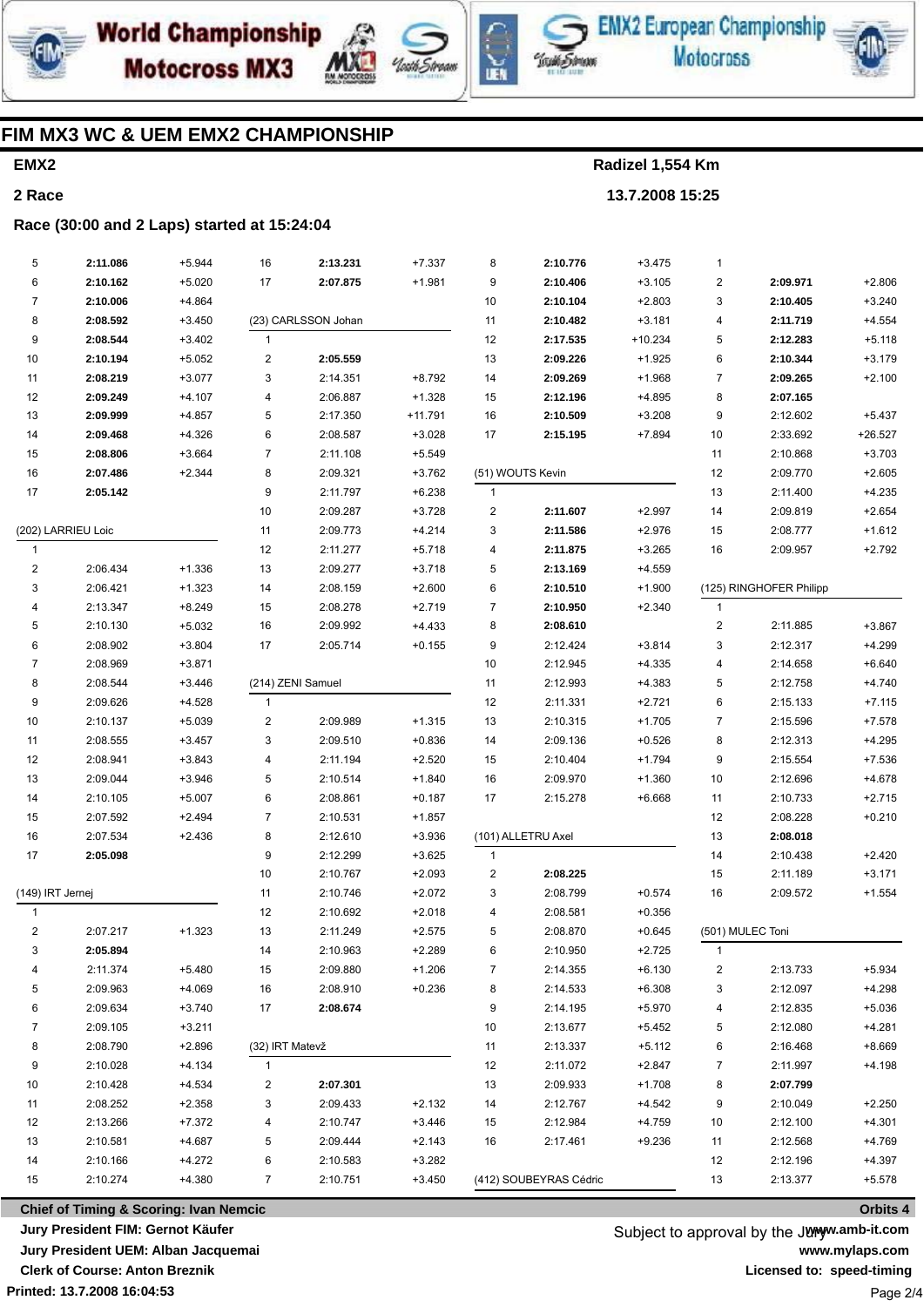





**EMX2 European Championship Motocross** 

### FIM MX3 WC & UEM EMX2 CHAMPIONSHIP

# EMX<sub>2</sub> 2 Race

Radizel 1,554 Km 13.7.2008 15:25

#### Race (30:00 and 2 Laps) started at 15:24:04

| 14                       | 2:14.418               | $+6.619$ | 9                       | 2:17.251                 | $+8.810$  | 4                       | 2:12.748              | $+7.265$  |                         |                    |           |
|--------------------------|------------------------|----------|-------------------------|--------------------------|-----------|-------------------------|-----------------------|-----------|-------------------------|--------------------|-----------|
| 15                       | 2:09.134               | $+1.335$ | 10                      | 2:12.429                 | $+3.988$  | 5                       | 2:17.370              | $+11.887$ |                         | (671) INDREK Magi  |           |
| 16                       | 2:11.376               | $+3.577$ | 11                      | 2:14.180                 | $+5.739$  | 6                       | 2:18.396              | $+12.913$ | $\mathbf{1}$            |                    |           |
|                          |                        |          | 12                      | 2:12.553                 | $+4.112$  | $\overline{7}$          | 2:14.797              | $+9.314$  | $\sqrt{2}$              | 2:14.084           | $+3.266$  |
| (100) AUBERSON Killian   |                        |          | 13                      | 2:12.792                 | $+4.351$  | 8                       | 2:13.300              | $+7.817$  | 3                       | 2:11.263           | $+0.445$  |
| 1                        |                        |          | 14                      | 2:11.896                 | $+3.455$  | 9                       | 2:20.153              | +14.670   | $\overline{4}$          | 2:10.818           |           |
| $\overline{\mathbf{c}}$  | 2:29.041               | +18.852  | 15                      | 2:17.344                 | $+8.903$  | $10$                    | 2:17.329              | $+11.846$ | 5                       | 2:12.625           | $+1.807$  |
| 3                        | 2:10.189               |          | 16                      | 2:15.477                 | $+7.036$  | 11                      | 2:16.243              | +10.760   | 6                       | 2:15.793           | $+4.975$  |
| 4                        | 2:10.553               | $+0.364$ |                         |                          |           | 12                      | 2:19.707              | $+14.224$ | $\overline{7}$          | 2:16.111           | $+5.293$  |
| 5                        | 2:11.381               | $+1.192$ |                         | (818) SCHOGLER Marco     |           | 13                      | 2:14.732              | $+9.249$  | 8                       | 2:16.374           | $+5.556$  |
| 6                        | 2:10.340               | $+0.151$ | $\mathbf{1}$            |                          |           | 14                      | 2:14.198              | $+8.715$  | 9                       | 2:18.628           | $+7.810$  |
| $\overline{7}$           | 2:12.052               | $+1.863$ | $\overline{\mathbf{c}}$ | 2:11.560                 | $+1.974$  | 15                      | 2:16.755              | $+11.272$ | $10$                    | 2:18.857           | $+8.039$  |
| 8                        | 2:11.399               | $+1.210$ | 3                       | 2:11.923                 | $+2.337$  | 16                      | 2:15.417              | $+9.934$  | 11                      | 2:20.534           | $+9.716$  |
| 9                        | 2:13.692               | $+3.503$ | 4                       | 2:16.123                 | $+6.537$  |                         |                       |           | 12                      | 2:19.016           | $+8.198$  |
| 10                       | 2:11.698               | $+1.509$ | 5                       | 2:15.194                 | $+5.608$  |                         | (75) MORONI Rudy      |           | 13                      | 2:18.756           | $+7.938$  |
| 11                       | 2:11.808               | $+1.619$ | 6                       | 2:16.811                 | $+7.225$  | $\mathbf{1}$            |                       |           | 14                      | 2:16.507           | $+5.689$  |
| 12                       | 2:11.556               | $+1.367$ | $\overline{7}$          | 2:15.230                 | $+5.644$  | $\overline{\mathbf{c}}$ | 2:06.099              |           | 15                      | 2:17.513           | $+6.695$  |
| 13                       | 2:11.303               | $+1.114$ | 8                       | 2:09.586                 |           | 3                       | 2:08.998              | $+2.899$  | 16                      | 2:18.180           | $+7.362$  |
| 14                       | 2:13.490               | $+3.301$ | 9                       | 2:11.489                 | $+1.903$  | 4                       | 2:15.529              | $+9.430$  |                         |                    |           |
| 15                       | 2:10.245               | $+0.056$ | 10                      | 2:11.152                 | $+1.566$  | 5                       | 2:11.259              | $+5.160$  |                         | (220) CHARRON Yann |           |
| 16                       | 2:10.385               | $+0.196$ | 11                      | 2:13.817                 | $+4.231$  | 6                       | 2:11.049              | $+4.950$  | $\mathbf{1}$            |                    |           |
|                          |                        |          | 12                      | 2:11.959                 | $+2.373$  | 7                       | 2:13.746              | $+7.647$  | $\overline{c}$          | 2:09.620           |           |
| (48) SCHMIDINGER Andreas |                        |          | 13                      | 2:11.622                 | $+2.036$  | 8                       | 2:15.685              | $+9.586$  | 3                       | 2:11.074           | $+1.454$  |
| 1                        |                        |          | 14                      | 2:11.192                 | $+1.606$  | 9                       | 2:13.817              | $+7.718$  | $\overline{\mathbf{4}}$ | 2:15.539           | $+5.919$  |
| 2                        | 2:13.376               | $+5.001$ | 15                      | 2:11.960                 | $+2.374$  | 10                      | 2:14.070              | $+7.971$  | 5                       | 2:12.635           | $+3.015$  |
| 3                        | 2:13.565               | $+5.190$ | 16                      | 2:10.081                 | $+0.495$  | 11                      | 2:18.075              | +11.976   | 6                       | 2:27.961           | $+18.341$ |
| 4                        | 2:14.012               | $+5.637$ |                         |                          |           | 12                      | 2:16.198              | +10.099   | $\overline{7}$          | 2:16.638           | $+7.018$  |
| 5                        | 2:12.790               | $+4.415$ |                         | (311) AUBERSON Kevin     |           | 13                      | 2:14.160              | $+8.061$  | 8                       | 2:19.029           | $+9.409$  |
| 6                        | 2:11.670               | $+3.295$ | $\mathbf{1}$            |                          |           | 14                      | 2:14.219              | $+8.120$  | 9                       | 2:18.753           | $+9.133$  |
| $\overline{7}$           | 2:11.183               | $+2.808$ | $\overline{\mathbf{c}}$ | 2:09.508                 |           | 15                      | 2:21.439              | $+15.340$ | 10                      | 2:19.718           | $+10.098$ |
| 8                        | 2:09.420               | $+1.045$ | 3                       | 2:12.025                 | $+2.517$  | 16                      | 2:27.021              | $+20.922$ | 11                      | 2:17.545           | $+7.925$  |
| 9                        | 2:12.255               | $+3.880$ | 4                       | 2:11.483                 | $+1.975$  |                         |                       |           | 12                      | 2:20.396           | $+10.776$ |
| 10                       | 2:13.518               | $+5.143$ | 5                       | 2:13.519                 | $+4.011$  |                         | (116) LOVAKOVIĆ Mirko |           | 13                      | 2:16.852           | $+7.232$  |
| 11                       | 2:14.764               | $+6.389$ | 6                       | 2:36.942                 | $+27.434$ | $\mathbf{1}$            |                       |           | 14                      | 2:17.998           | $+8.378$  |
| 12                       | 2:12.301               | $+3.926$ | $\overline{7}$          | 2:12.451                 | $+2.943$  | $\overline{\mathbf{c}}$ | 2:15.870              | $+3.649$  | 15                      | 2:16.051           | $+6.431$  |
| 13                       | 2:24.731               | +16.356  | 8                       | 2:10.383                 | $+0.875$  | 3                       | 2:12.998              | $+0.777$  | 16                      | 2:20.658           | $+11.038$ |
| 14                       | 2:08.710               | $+0.335$ | 9                       | 2:14.127                 | $+4.619$  | 4                       | 2:13.717              | $+1.496$  |                         |                    |           |
| 15                       | 2:08.375               |          | 10                      | 2:10.729                 | $+1.221$  | 5                       | 2:14.065              | +1.844    | (170) FORS Kevin        |                    |           |
| 16                       | 2:10.338               | $+1.963$ | 11                      | 2:11.590                 | $+2.082$  | 6                       | 2:15.534              | $+3.313$  | $\mathbf{1}$            |                    |           |
|                          |                        |          | 12                      | 2:12.091                 | $+2.583$  | 7                       | 2:12.221              |           | 2                       | 2:13.643           | $+0.803$  |
|                          | (139) SAULMIER Laurent |          | 13                      |                          |           | 8                       |                       |           | 3                       |                    |           |
| $\mathbf{1}$             |                        |          |                         | 2:13.157                 | $+3.649$  |                         | 2:14.312              | $+2.091$  |                         | 2:12.840           | $+5.091$  |
|                          |                        |          | 14                      | 2:11.613                 | $+2.105$  | 9                       | 2:18.028              | $+5.807$  | 4                       | 2:17.931           |           |
| 2                        | 2:10.103               | $+1.662$ | 15                      | 2:11.353                 | $+1.845$  | 10                      | 2:17.058              | +4.837    | 5                       | 2:45.274           | +32.434   |
| 3                        | 2:11.072               | $+2.631$ | 16                      | 2:12.320                 | $+2.812$  | 11                      | 2:17.177              | +4.956    | 6                       | 2:16.609           | $+3.769$  |
| 4                        | 2:13.918               | $+5.477$ |                         |                          |           | 12                      | 2:18.496              | $+6.275$  | $\overline{7}$          | 2:14.448           | $+1.608$  |
| 5                        | 2:10.556               | +2.115   |                         | (262) DEL SEGATO Giacomo |           | 13                      | 2:14.928              | $+2.707$  | 8                       | 2:13.440           | $+0.600$  |
| 6                        | 2:10.751               | $+2.310$ | $\mathbf{1}$            |                          |           | 14                      | 2:17.572              | $+5.351$  | 9                       | 2:16.928           | $+4.088$  |
| 7                        | 2:10.354               | $+1.913$ | 2                       | 2:06.192                 | $+0.709$  | 15                      | 2:15.534              | $+3.313$  | 10                      | 2:13.720           | $+0.880$  |
| 8                        | 2:08.441               |          | 3                       | 2:05.483                 |           | 16                      | 2:15.394              | $+3.173$  | 11                      | 2:13.738           | $+0.898$  |

**Chief of Timing & Scoring: Ivan Nemcic** Jury President FIM: Gernot Käufer Jury President UEM: Alban Jacquemai **Clerk of Course: Anton Breznik** Printed: 13.7.2008 16:04:53

Subject to approval by the Junyw.amb-it.com www.mylaps.com Licensed to: speed-timing Page 3/4

Orbits 4